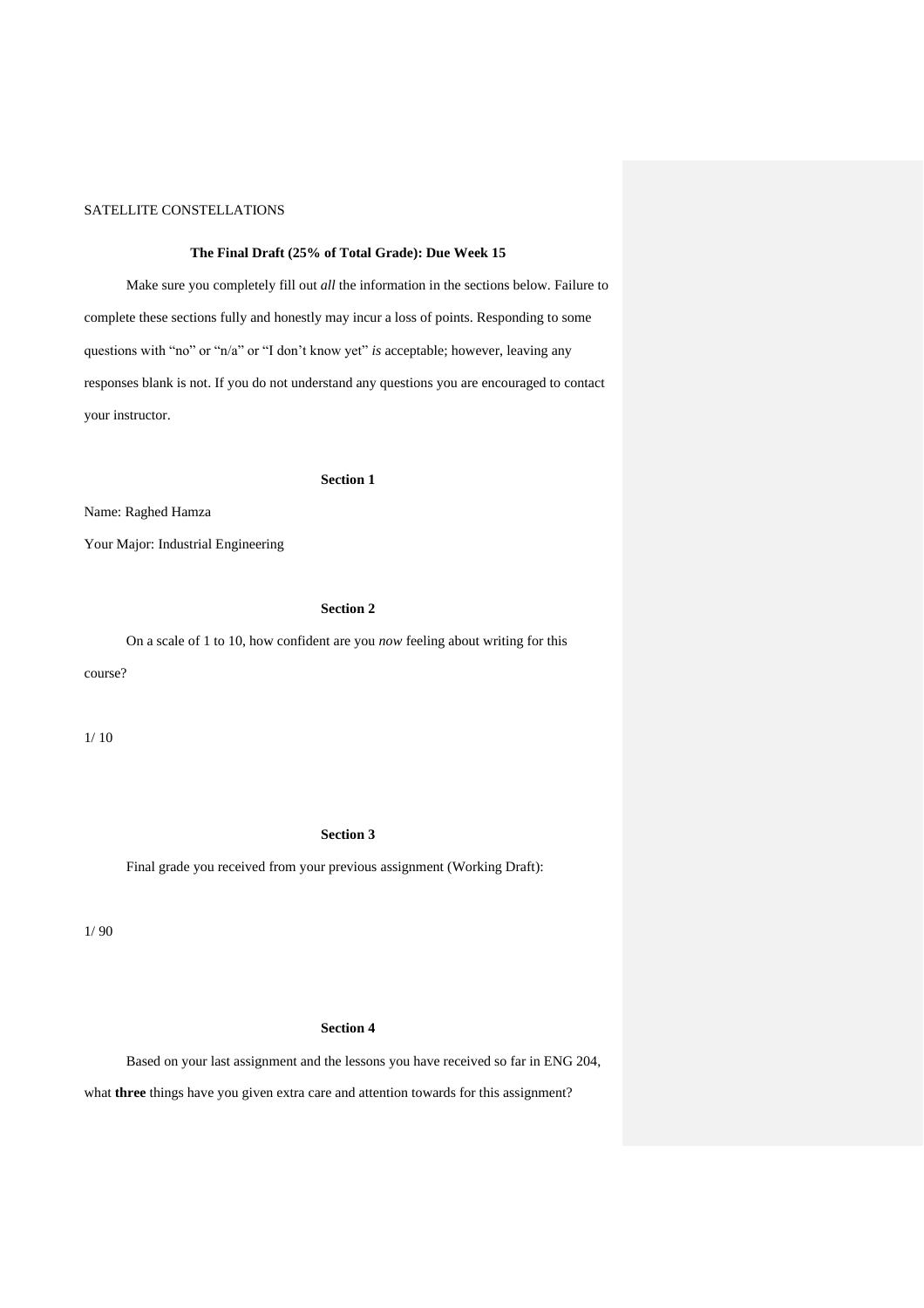1/ Topic openers.

2/ Topic closers.

3/ Fixing "This, These" problems.

4/ Parallelism **Commented [PMM1]:** It's tricky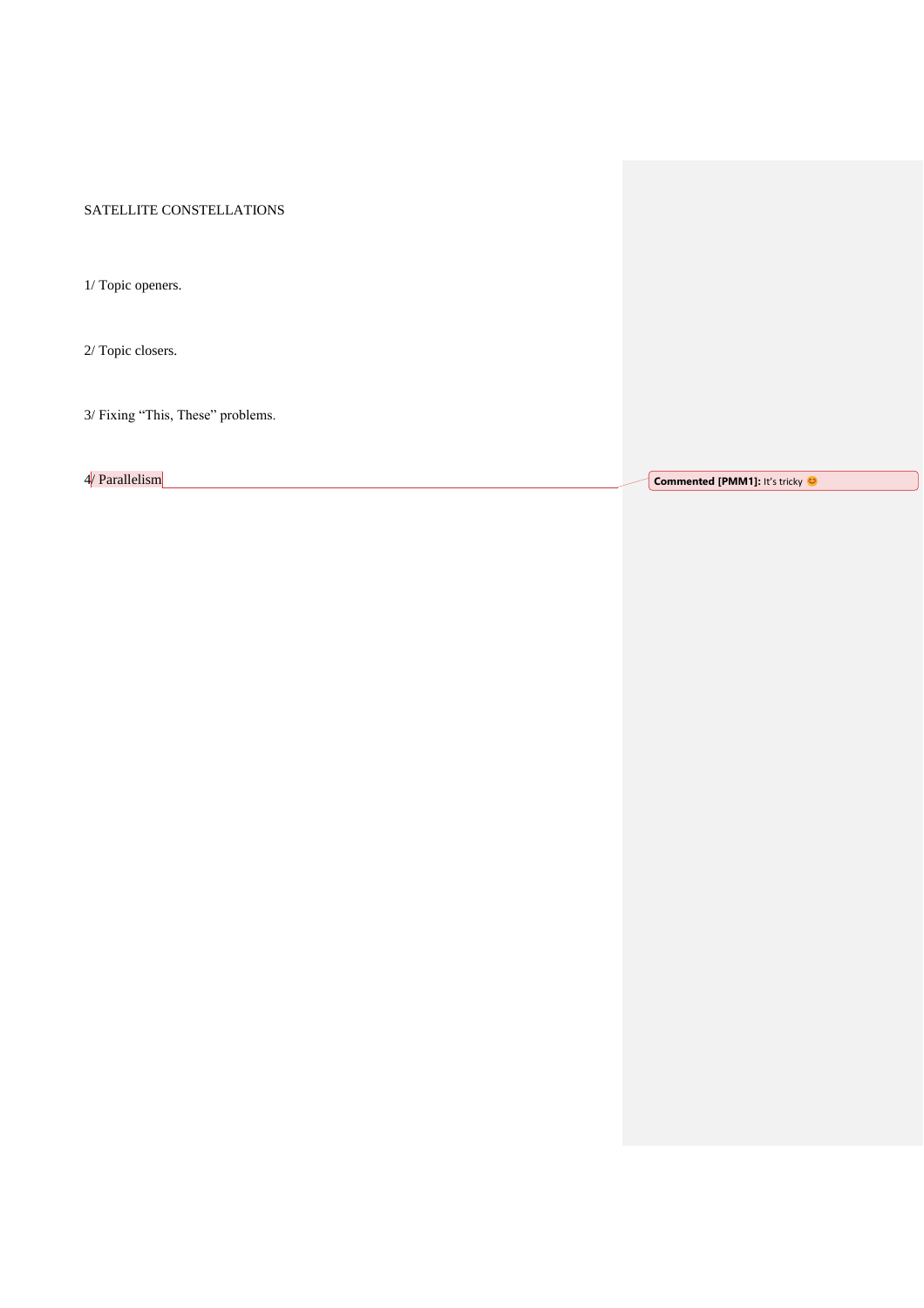### **Checklist**

Before submitting, make sure that you can write "YES" for each of the items below.

1/ I understand that if I write "YES" to any of these statements then such a response is completely true. I further understand that if there is evidence that I have not responded accurately then my paper will be returned to me ungraded. In such a case, I will have to correct my paper and resubmit it. In so doing, I will be subject to a "late penalty."

#### YES

2/ I have accurately and fully completed an Auto-Peer review of my paper.

YES

3/ I have named the file for submission as follows: Working Draft [my iLearn name] For example: Final Draft Philip Michael McCarthy.

#### YES

4/ The file I am submitting is a Microsoft Word document.

# YES

5/ I have read the rubric and all relevant course material, and included all the information required.

#### YES

6/ I have changed the header of this paper to the ALL CAPS title of my paper.

### YES

7/ I have pressed spellcheck/grammar check and corrected any text as appropriate.

# YES

8/ I have carefully read *out loud* my entire paper and corrected issues where appropriate.

### YES

9/ I have carefully checked my paper to ensure there are *no* examples of any form of

plagiarism. I fully understand what these forms of plagiarism are and I realize fully that any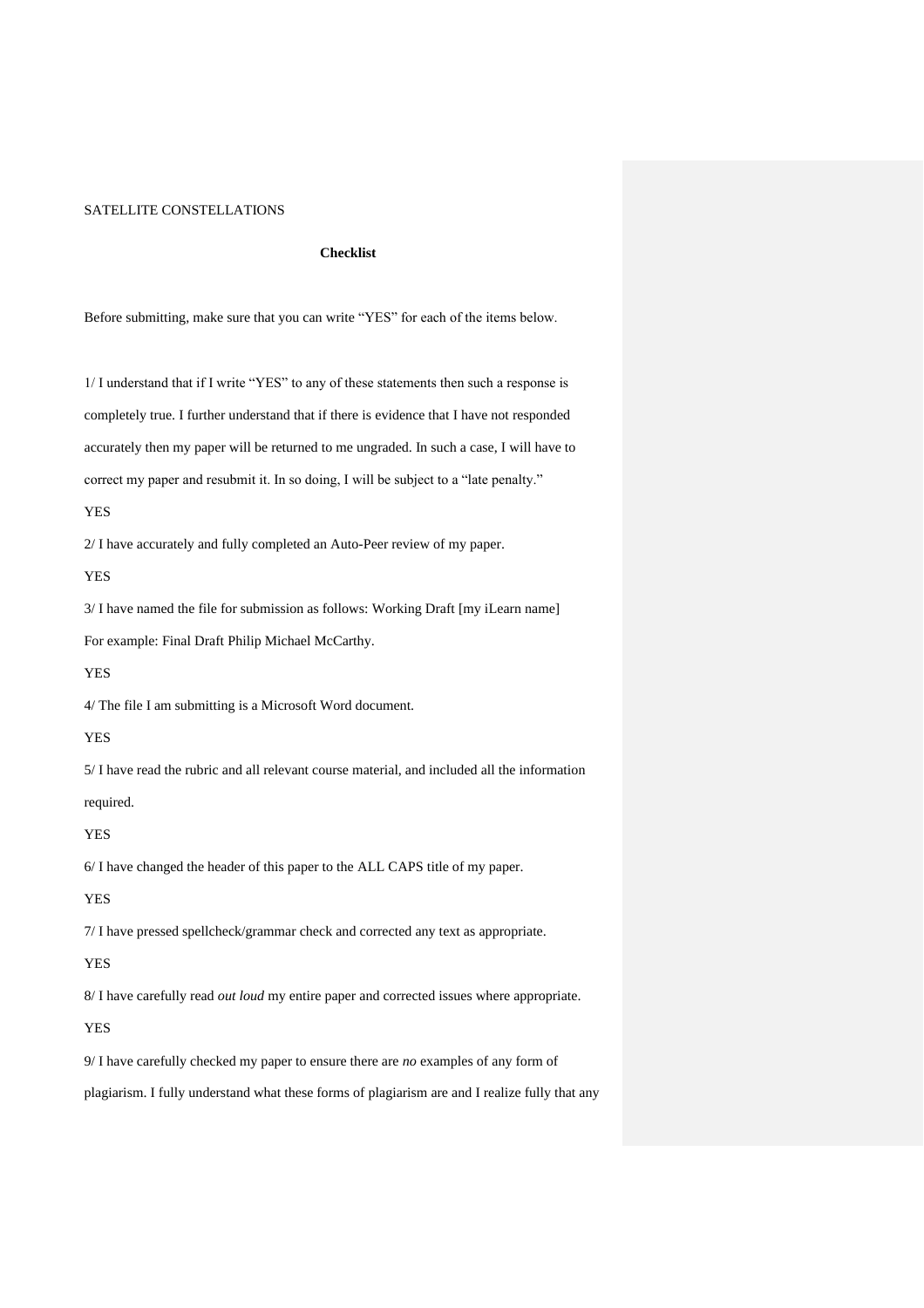examples of plagiarism will have severe consequences (including *but not limited to* a zero grade, an F for the course, a formal report to administration, and/or having to write a completely new research paper on a different topic). I further confirm that I have had ample opportunity to discuss issues of plagiarism with my instructor and that any and all of my questions have been addressed.

YES

10/ All work submitted in this paper is my own. No other person was involved in any of the actual writing of this paper.

# **YES**

### **Write Your Paper Below**

Begin your paper at the *start of the next page*. Note that APA Level 1 and Level 2 headers have *not* been provided for you: You are now required to complete these yourself. Complete the paper using appropriate paragraphs. Remember to leave the rubric at the end of the paper.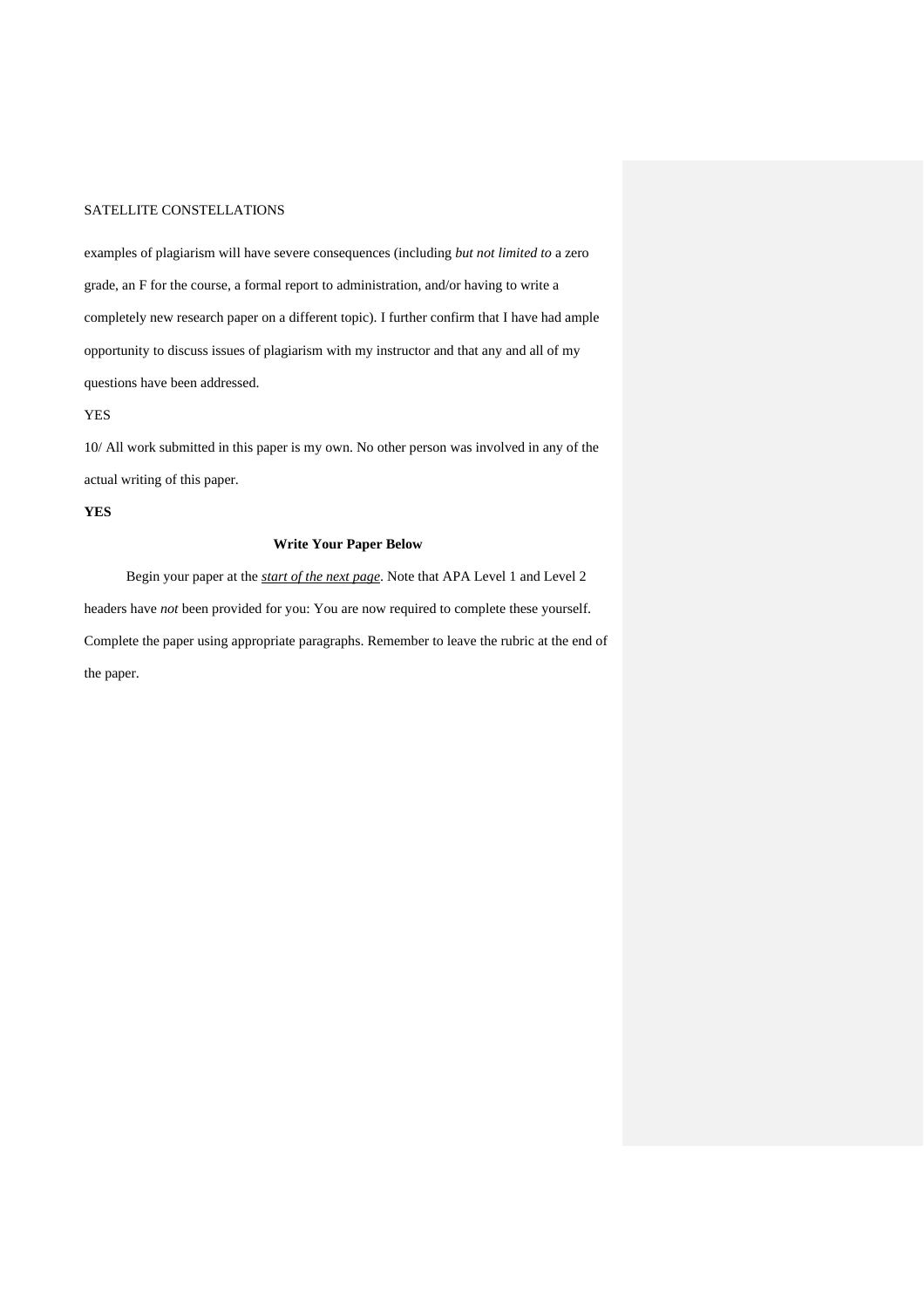### **Abstract**

A satellite constellation (SATCON) is a network of artificial satellites that provides services globally. Many SATCONs have already been deployed in low-Earth-orbit, and hundreds more are in-development. These constellations are being deployed at unprecedented rates with little regard to their dangers. This paper sheds light on these dangers. First, SATCONs threaten environmental sustainability with the numerous rocket launches they require. Second, SATCONs hinder astronomical research because of their reflective nature. Third, SATCONs generate large volumes of space-debris in low-Earth-orbit. I also consider alternative positions. These positions argue that satellites are advanced enough to prevent space debris, and that space debris is not hazardous to Earth. While these arguments have merit, I show that SATCONs are not advanced enough to prevent space-debris, and that space debris is already is an immediate problem. The paper ends with recommendations for operators and designers to work with stakeholders to address the dangers of SATCONs.

*Keywords:* Satellite constellations, mega-constellations, Starlink, OneWeb, space debris

#### **The Risks of Satellite Constellations**

A satellite constellation is a group of small satellites in low-Earth orbit (McDowell, 2020). Such a constellation provides services to remote or disadvantaged areas of the globe. These constellations comprise hundreds to thousands of relatively small, almost identical satellites that orbit the Earth in unison, i.e., a "constellation." Because of their placement in low-Earth orbit (LEO, an altitude of 80-100 kilometers), the satellites have insignificant signal latencies with receivers on the ground, making them ideal for communication and broadband satellite Internet ("Satellite constellations," 2020). This placement is advantageous to areas of Earth where access to the Internet is negligible because of lack of communicative infrastructure, such as telephone lines. Although these constellations certainly appear to be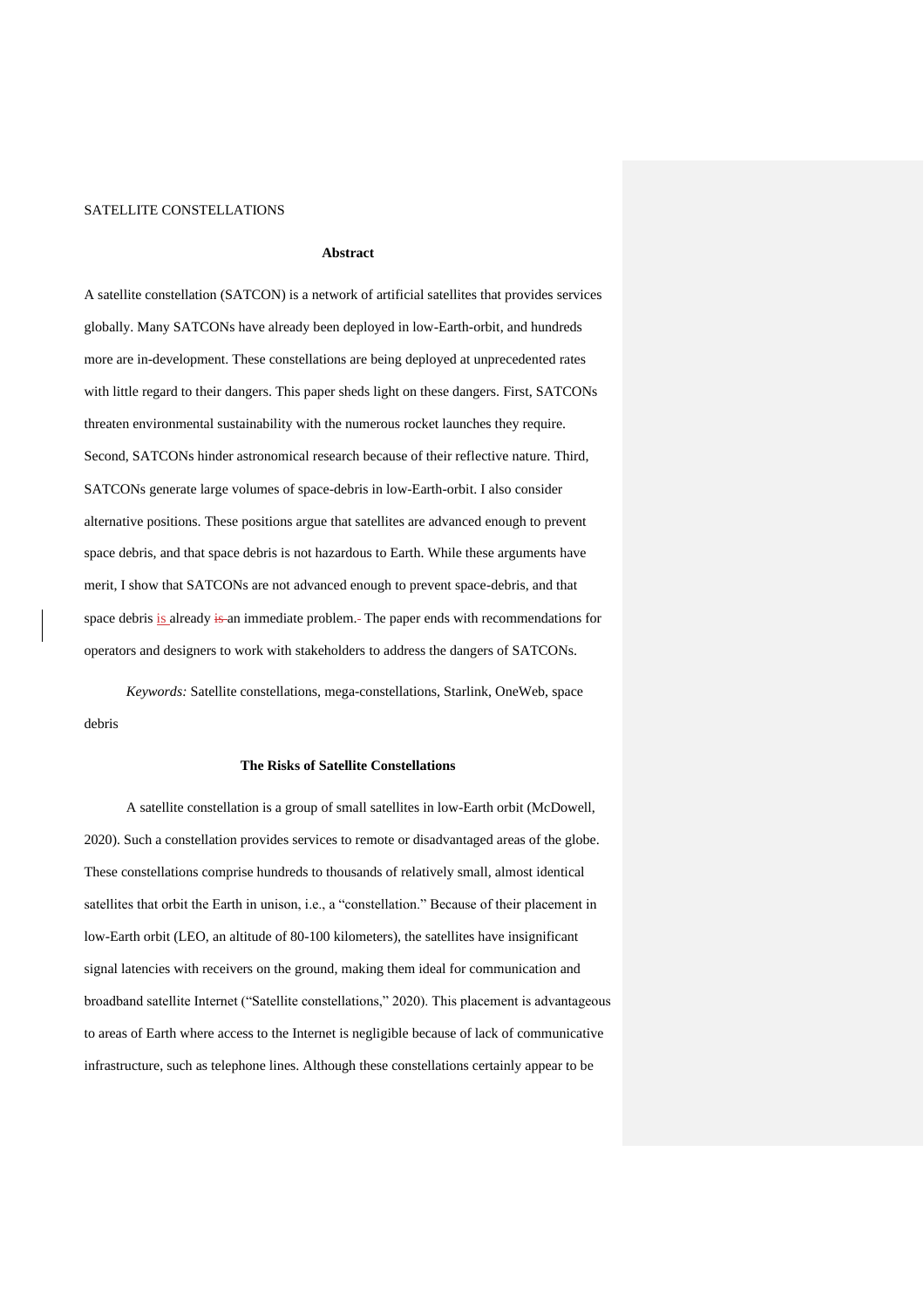beneficial, their risks to Earth and its occupants far outweigh its their benefits. As such, in this paper, I argue that current satellite constellations are dangerous and need to be modified.

I support my position with the following three arguments. First, I argue that satellite constellations are detrimental to Earth because their carbon footprint is substantial. Each rocket launch used to deploy satellites into orbit releases harmful greenhouse gases (Ross et al., 2010). Second, I argue that satellite constellations obstruct astronomers' views into deep space (Mróz et al., 2022). Image-altering flashes of light in telescope imagery have been recently associated with satellite constellations (Massey et al., 2020). Third, I argue that the rate at which space debris is generated by satellite constellations is dangerous. Pardini and Anselmo (2020) have concluded that current constellations are expected to collide at high rates in the near future.

I also consider alternative positions supporting the deployment of satellite constellations. One of these arguments is that satellite constellations are fully equipped with maneuvering systems that help them avoid crashes with other satellites (Walker et al., 2001). Another argument is that space debris does not pose a risk to Earth's inhabitants. While these positions have merit, I show that these arguments are invalid as even highly successful maneuvering satellite systems are dangerous to Earth. Furthermore, Pardini and Anselmo (2020) concluded that even constellations with highly efficient post-mission disposal systems still pose a risk to the population of low Earth orbit. Additionally, major space agencies such as NASA closely monitor the orbits of space debris, making necessary positions adjustments to at-risk satellites. Therefore, space debris is currently a large obstacle that can only be worsened with satellite constellations.

This paper is important for many reasons. Earth's orbits have been inhabited by satellites and humans for less than 60 years, an extremely short time in Earth's 4-billion-year age (Kuznestov et al., 2015). In addition, many organizations have already started deploying their satellite constellations into these orbits, and hundreds more are currently applying for permission to deploy their own constellations (Engber, 2005). As such, the sustainability and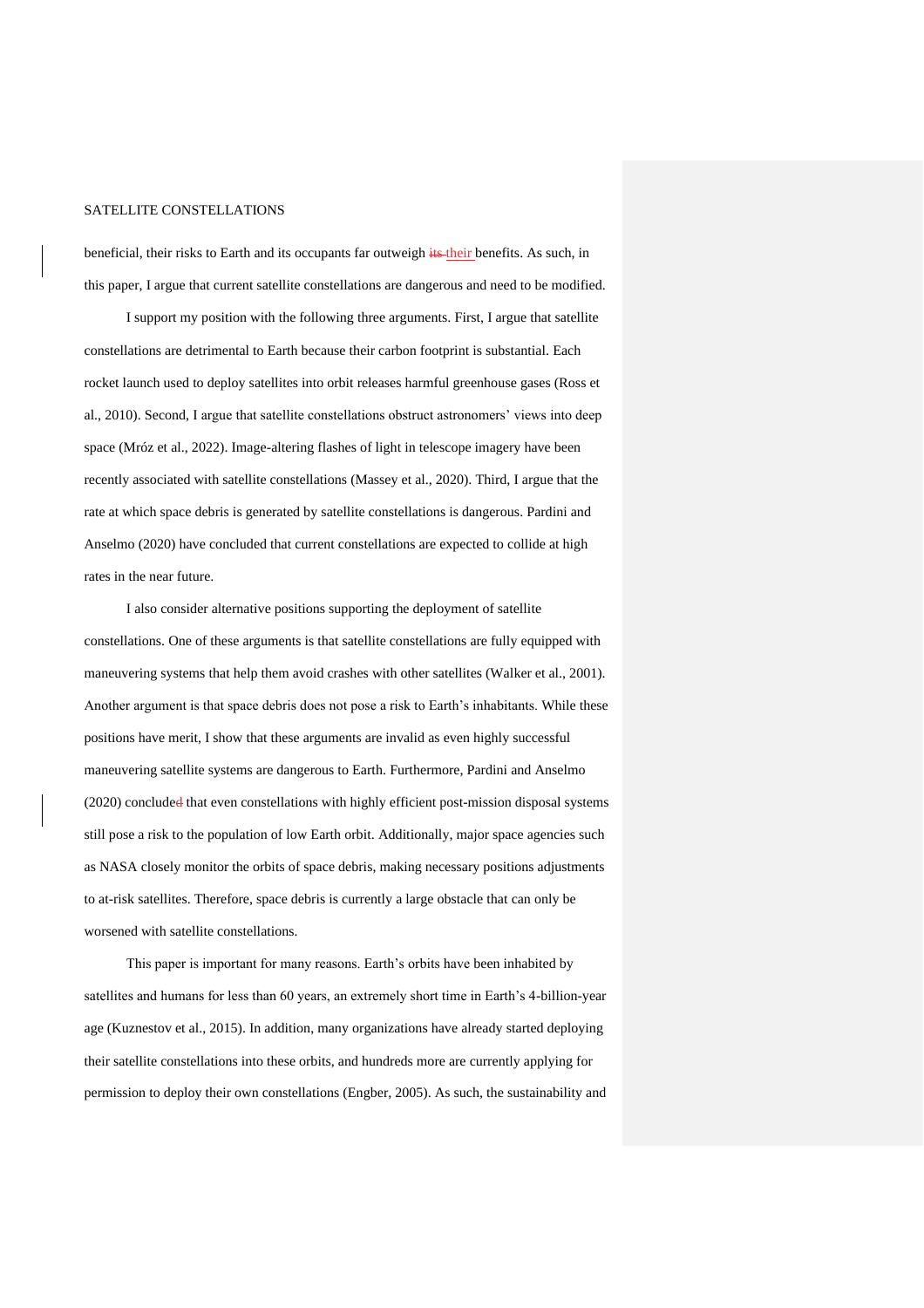effects of these constellations must be reassessed by all stakeholders, because data on the long-term effects of constellations is minimal. Therefore, stricter measures should be implemented regarding the deployment of satellite constellations, and more research should be conducted into the long-term effects of satellite constellations.

### **The Challenges of Satellite Constellations**

Even though they are especially new, satellite constellations have attracted plenty of attention. However, most of this attention is negative and critical. Satellite constellations pose many challenges to Earth and its inhabitants, such as their unsustainability, their obstruction of the night sky, and their collision risks. As more agencies set out plans to launch new constellations, the effects of these constellations must be more closely monitored.

### **The Sustainability of Satellite Constellations**

Satellite constellations pose a pressing risk to Earths' environment. Every single satellite ever manufactured has been launched into Earth's orbit aboard rockets, which release exorbitant amounts of green-house gases (Ross et al., 2010). Green-house gases refer to infrared active gases such as carbon dioxide and ozone, which are naturally present in Earth's atmospheres. These gases trap heat, or infrared light, and consequently, warm the Earth (Ledley et al., 1999). As such, the more of these gases that are present, the warmer the Earth becomes, and this phenomenon is aptly named "global warming." Therefore, satellite constellations indirectly lead to global warming.

This global warming is a result of extensive carbon emissions. In fact, these emissions are so massive because of the sheer size of satellite constellations. As of 2022, the largest satellite constellation in terms of number of satellites is Starlink, which is owned by the American private space agency SpaceX. Starlink currently consists of around 1800 satellites of a planned 42,000 (Mann & Pultarova, 2022; Sheetz, 2022) and each deployment is carried out using SpaceX's Falcon 9 rocket. Each Falcon 9 Starlink mission carries a maximum of 60 Starlink satellites and burns 112,184 kilograms of kerosene, which amounts to a total of 336,552 kilograms (kgs) of carbon dioxide (Doyle, 2017). According to the United States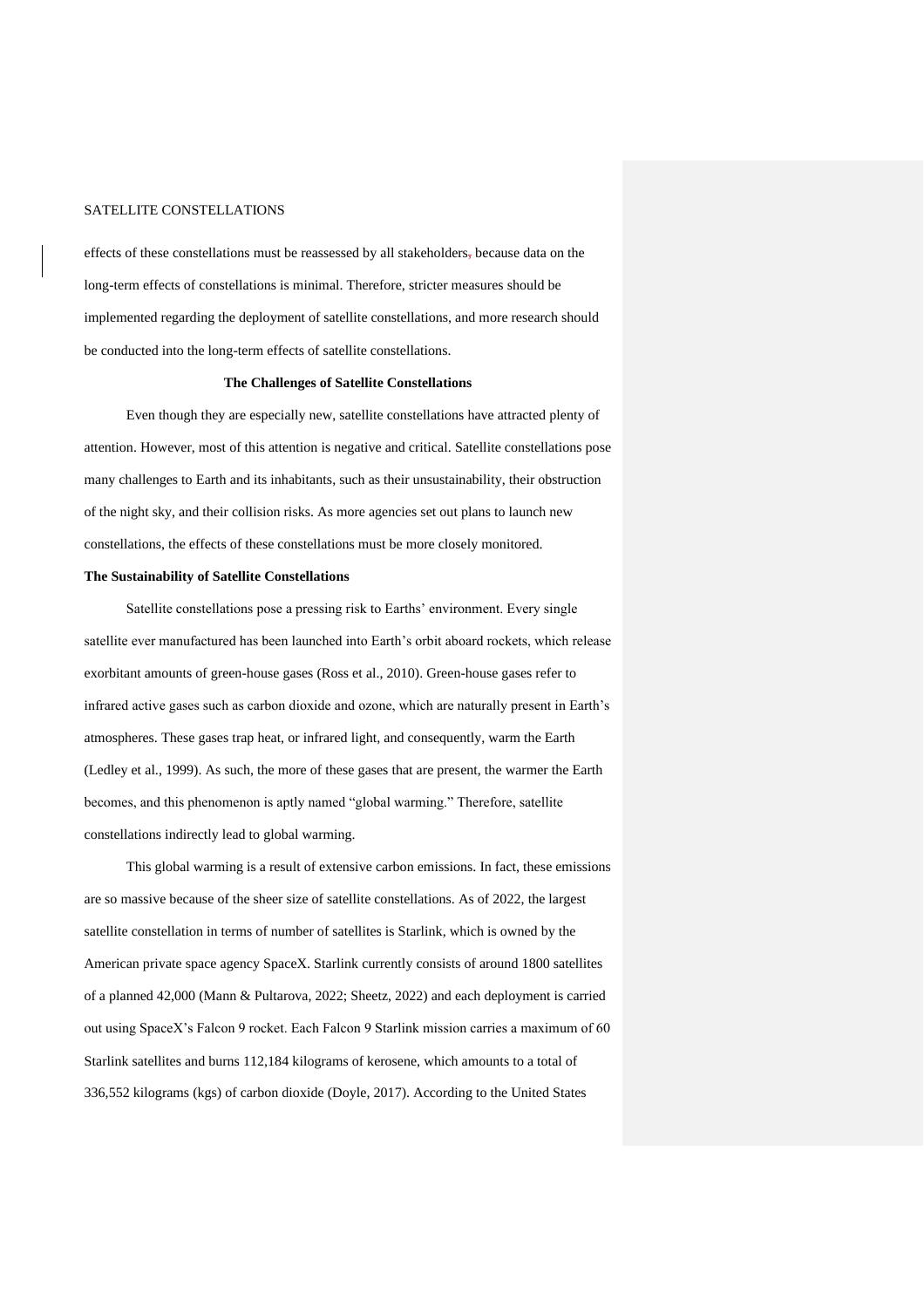Environmental Protection Agency, the average car emits 4600 kgs of carbon dioxide yearly ("Greenhouse Gas Emissions," n.d.). To put this number into perspective, the emissions of one Starlink mission are equivalent to the yearly emissions of 73 cars. If SpaceX were to proceed with its plan to place a total of 42,000 satellites into orbit, a minimum of 235 million kgs of carbon dioxide will be dispensed into Earth's atmosphere. Therefore, satellite constellations are major sources of carbon emissions.

As a result of their enormous carbon dioxide footprint, satellite constellations are heavily contributing to climate change. Long-term climate change is an inevitability, but controlling how much climate change occurs is not. The number of emissions produced by humanity increases exponentially every year. In fact, Hansen et al. (2013) argues that these emissions, mainly carbon dioxide, will remain in the atmosphere for millennia. As a result of the greenhouse effect, the trapped emissions give rise to heightened global temperatures. This rise in temperatures causes polar ice caps to melt at a faster rate, raising sea levels globally. After conducting simulations of sea levels into the year 2100, Hansen et al. found that a sea level rise of multiple meters is expected. Consequently, such a rise would displace millions of refugees and force them to seek asylum from low-lying coastal areas (Ahmed et al., 2021). As such, with their expansive carbon emissions, satellite constellations are set to play a dense role in climate change.

#### **The Impact on the Astronomical Community**

Since the wandering gazes of Neanderthals, humanity has come a long way in astronomy and has accomplished prominent advancements. These advancements have helped humanity walk on the moon, observe the atmospheres and compositions of the planets in our solar system, and send satellite probes into interstellar (outside our solar system) space (McDougall, 2015). However, astronomy is now in jeopardy because of satellite constellations. The astronomical community has been largely averse to and concerned about the deployment of exorbitant numbers of satellite constellations. Indeed, their uneasiness was so great that highly reputable astronomers from around the world met virtually over three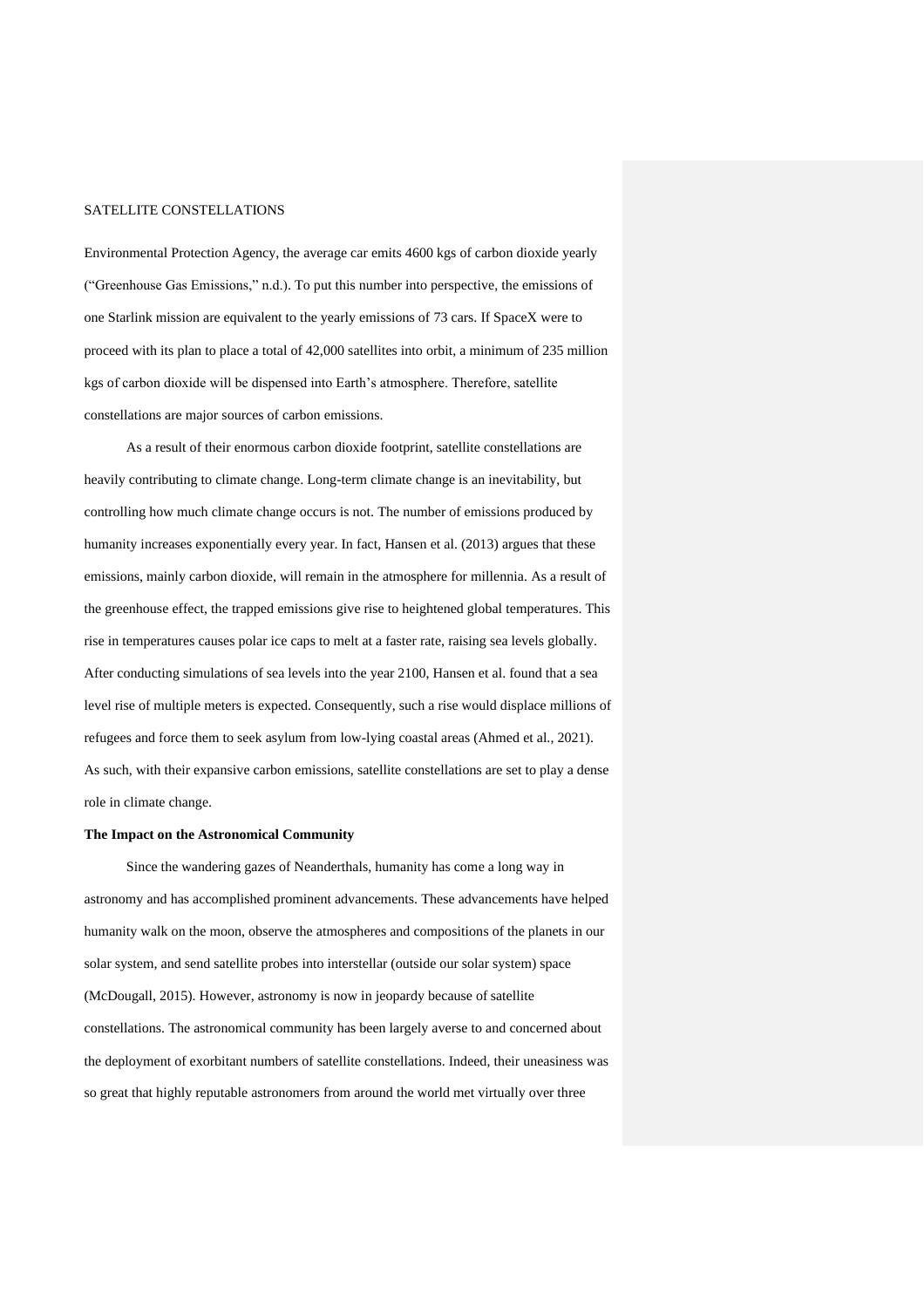days in what is now called the Satellite Constellations 1 (SATCON1) workshop (Walker, et al., 2020). SATCON1 revealed many new findings about the effects of satellite constellations and presented 10 recommendations to help mitigate the effects of satellite constellations. Therefore, further analysis of these effects is necessary to the astronomical community.

Correspondingly, recent studies have established a direct correlation between Starlink Satellites and streaks of light. One such study was conducted by Mróz et al. (2022) and analyzed the impact of Starlink satellites on imagery captured by the Samuel Oschin Telescope and the Palomar Observatory telescope. The study searched for certain streaks of light that are typically associated with the reflection of light off a satellite. The researchers' results revealed that the number of images affected by these streaks rose from 6% in late 2020 to 18% in August 2021. This number suggests a direct link between the number of affected images and the number of satellites, as the bulk of Starlink satellites was deployed in early 2021 ("List of Starlink Launches," 2022). As a result, the number of telescope images affected by streak of light is increasing rapidly with the deployment of satellites.

In fact, it is streaks such as these that have drastic effects on telescope imagery. A Starlink satellite has an average brightness of 2.4 mag (apparent brightness), which means the satellite can be seen with the naked eye (Tregloan-Reed, 2020). Furthermore, as of 2020, Gallozi et al. (2020) estimated that between 60 and 180 satellites can be observed at all times in the night sky. This congestion of bright satellites is set to have a great impact on the natural darkness of the night sky. Consequently, such an alteration in brightness results in inaccurate information in telescope imagery, which would drastically distort astronomers' perceptions and calculations. In fact, some of the alterations were so significant that SpaceX attempted to redesign its satellites to lessen their effects on observatories on the ground. The product of this redesign was STARLINK-1130, a prototype satellite coated in a material designed to reflect less light (Mróz et al., 2022). Despite its success at lessening light reflection, the project was soon abandoned as the coating created thermal issues in satellites. The development of STARLINK-1130 is important as it shows that SpaceX itself is

**Commented [PMM2]:** Not .... A good transitional **©** and a lonely one anyway AP doesn't check for this one because – no-one has ever used it

**Commented [PMM3]:** Twice – in the same paragraph?? odd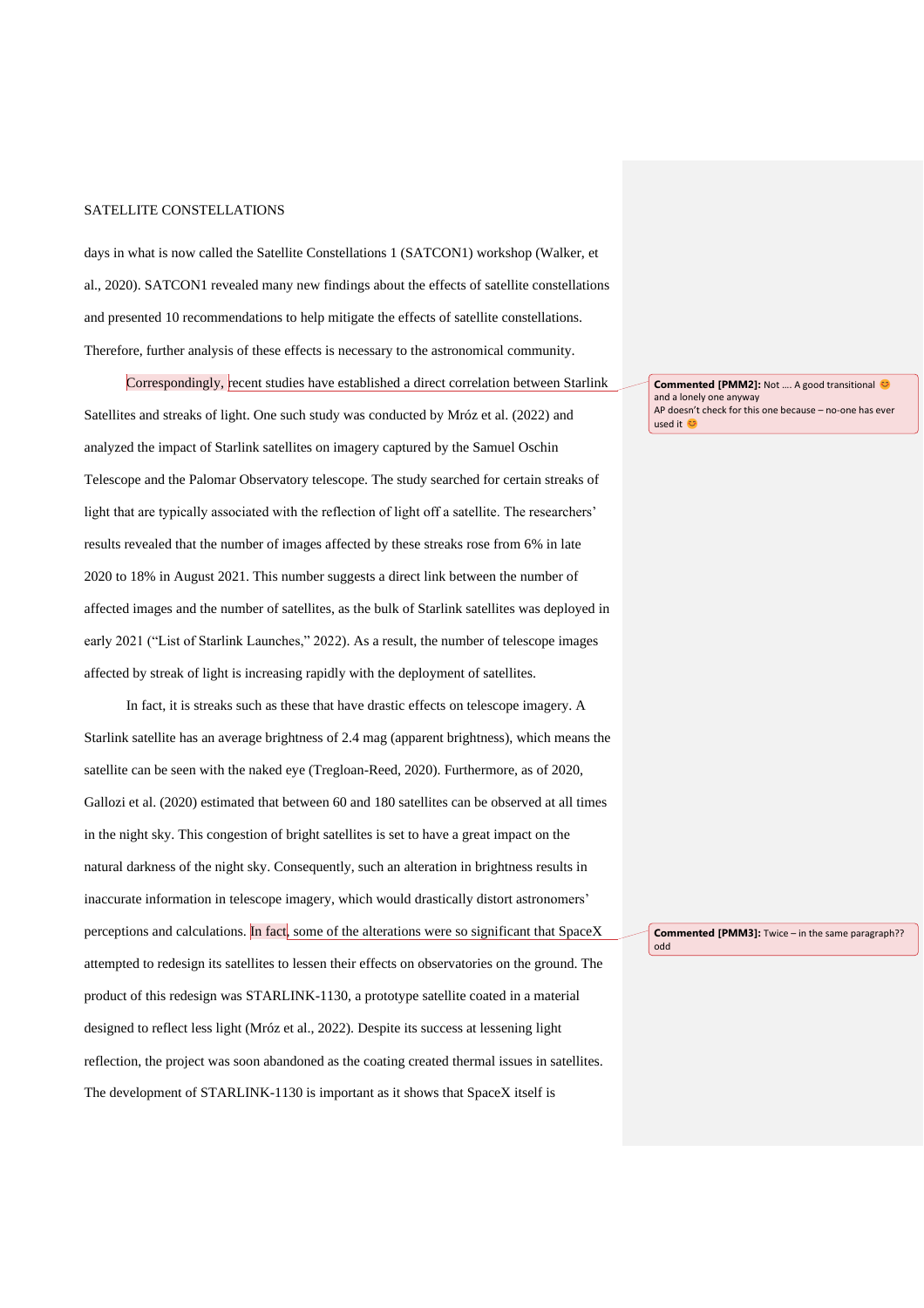acknowledging the negative effects of its constellation on astronomers. Since STARLINK-1130, there have been no other attempts to resolve the problem and astronomers' concerns went unanswered.

In addition to visible alterations in the atmosphere, satellite constellations create invisible alterations in the form of radio frequencies. Telescopes can capture all forms of light along the electromagnetic wave spectrum, and many observatories choose to capture radio waves. This choice is because radio waves travel over long distances and are emitted from galaxies, black holes, and many other astronomical objects ("What are Radio Telescopes?", n.d.). In fact, the first image ever taken of a black hole, one of the most elusive celestial objects in our universe, was taken using a radio telescope (The Event Horizon Telescope Collaboration et al., 2019). However, satellite constellations pose a risk to radio telescopes because most satellites transmit information to the ground at radio frequencies. For example, OneWeb, a constellation funded by the UK government ("Our story," n.d.), comprises satellites that transmit data between 10.7 and 12.7 gigahertz frequencies (FCC, 2016). Thus, it becomes challenging for radio telescopes to distinguish between artificial and naturally occurring sources.

#### **The Impact on Low Earth Orbit**

Since Sputnik 1, the first artificial satellite, was launched into orbit in 1957, satellites have become much more complex and numerous (Kuznestov et al., 2015). As of January 2022, there are 4,550 satellites in orbit around Earth, and almost 2700 of them are attributed to satellite constellations in low Earth orbit (LEO) ("Every Satellite,", 2022). This "overpopulation" presents many drawbacks to the sustainability of LEO. To fully understand the impact of these drawbacks, understanding the life cycle of a satellite is necessary. First, a group of satellites is launched into orbit aboard a rocket. Second, each satellite gets placed into its predetermined orbital path to serve its function. Finally, at the end of a satellite's predicted lifetime, operators begin disposing of the satellite using its post-mission disposal system (PMD). As a result of the final stage's complexity, the Federal Communications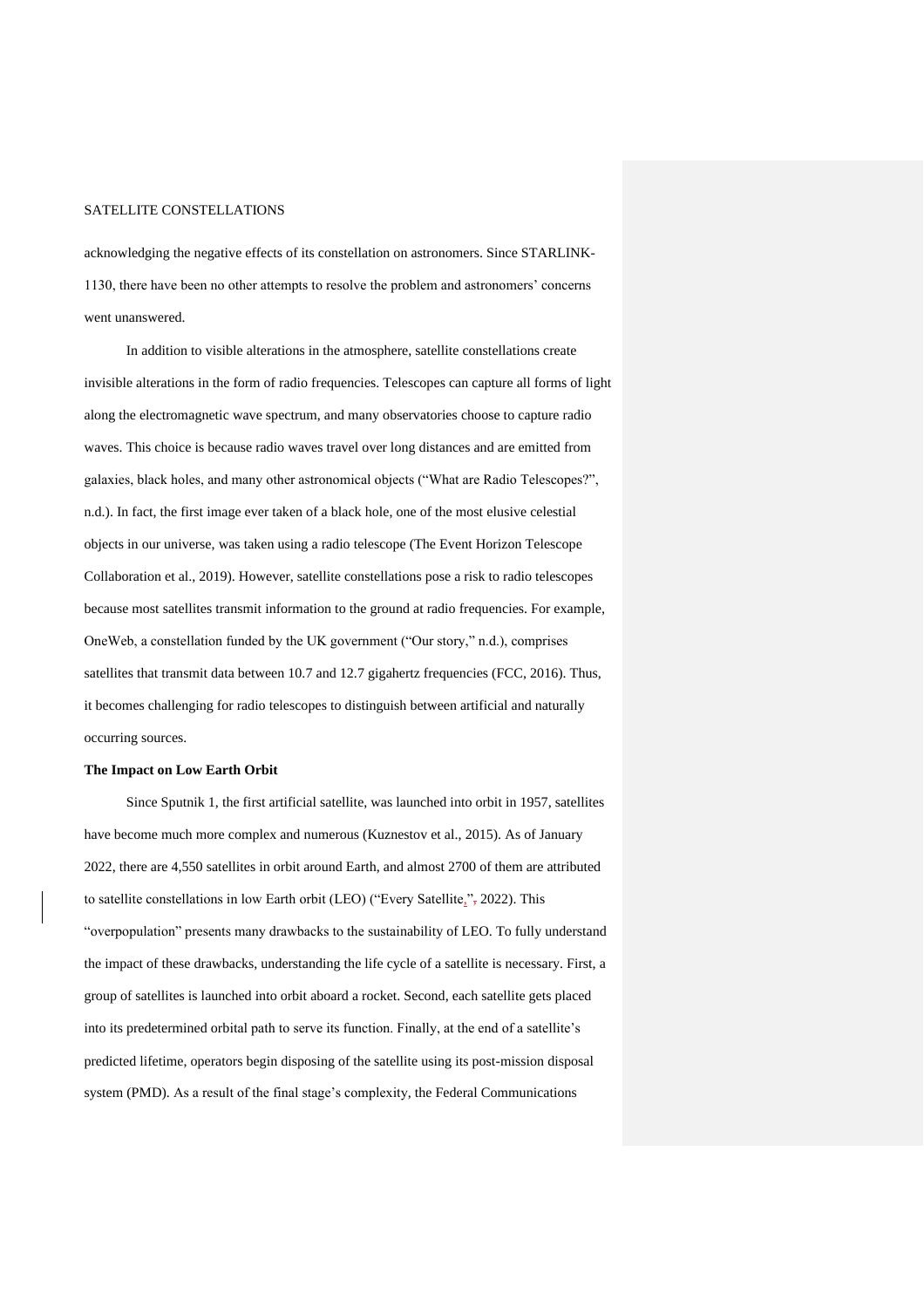Commission (FCC) sets guidelines on the stage that all satellite operators must adhere to. The FCC expects "satellites that operate at lower altitudes [less than 36,000 km] … be maneuvered downward to ensure that it [a satellite] falls from space…" (FCC, 2004, as cited in Engber, 2005, p. 5). This decree means that all LEO satellites are expected to dive into LEO at the end of their lifetimes, where they would burn up in the atmosphere, possibly dispersing debris and shrapnel in their wake. Although most of these elements burn up in the atmosphere, between 10% and 40% of them survive the plunge (Engber, 2005), and hundreds of pieces crash into Earth's surface every year (Aerospace, n.d.). Thus, satellite constellations generate harmful space debris.

In addition to generating space debris from stationary satellites, satellite constellations pose a threat to the sustainability of LEO. The threat to space sustainability is so detrimental that computer models of future LEO suggest that "the space debris population has reached a tipping point such that collisions will increase in frequency even in the absence of new space traffic…" (National Research Council, 2011, as cited in Virgili et al., 2016, p. 5). Virgili et al. (2016) conducted an experiment to measure the risks to space sustainability from large constellations and found that the LEO overpopulation wholly depends on high success rates of their post-mission disposal systems (PMD). Coupling this result with the fact that already existing satellite constellations, such as OneWeb, have PMD success rates lower than those in Virgili et al.'s study, a conclusion can be drawn (Pardini & Anselmo, 2020). This conclusion suggests that space debris has already reached the aforementioned tipping point, which would cause congestion, collisions, and a plethora of space debris in low Earth orbit. Therefore, the risks to LEO sustainability caused by satellite constellations are possibly calamitous.

In addition to possibilities of striking at-risk areas on the ground, a congestion of space debris in Earth's atmosphere risks hypervelocity collisions between debris and functional satellites. Pardini and Anselmo (2020) conducted an experiment in hopes of quantifying the expected number of collisions caused by large satellite constellations in low Earth orbit. The result was dubbed the specific criticality index. The authors concluded that at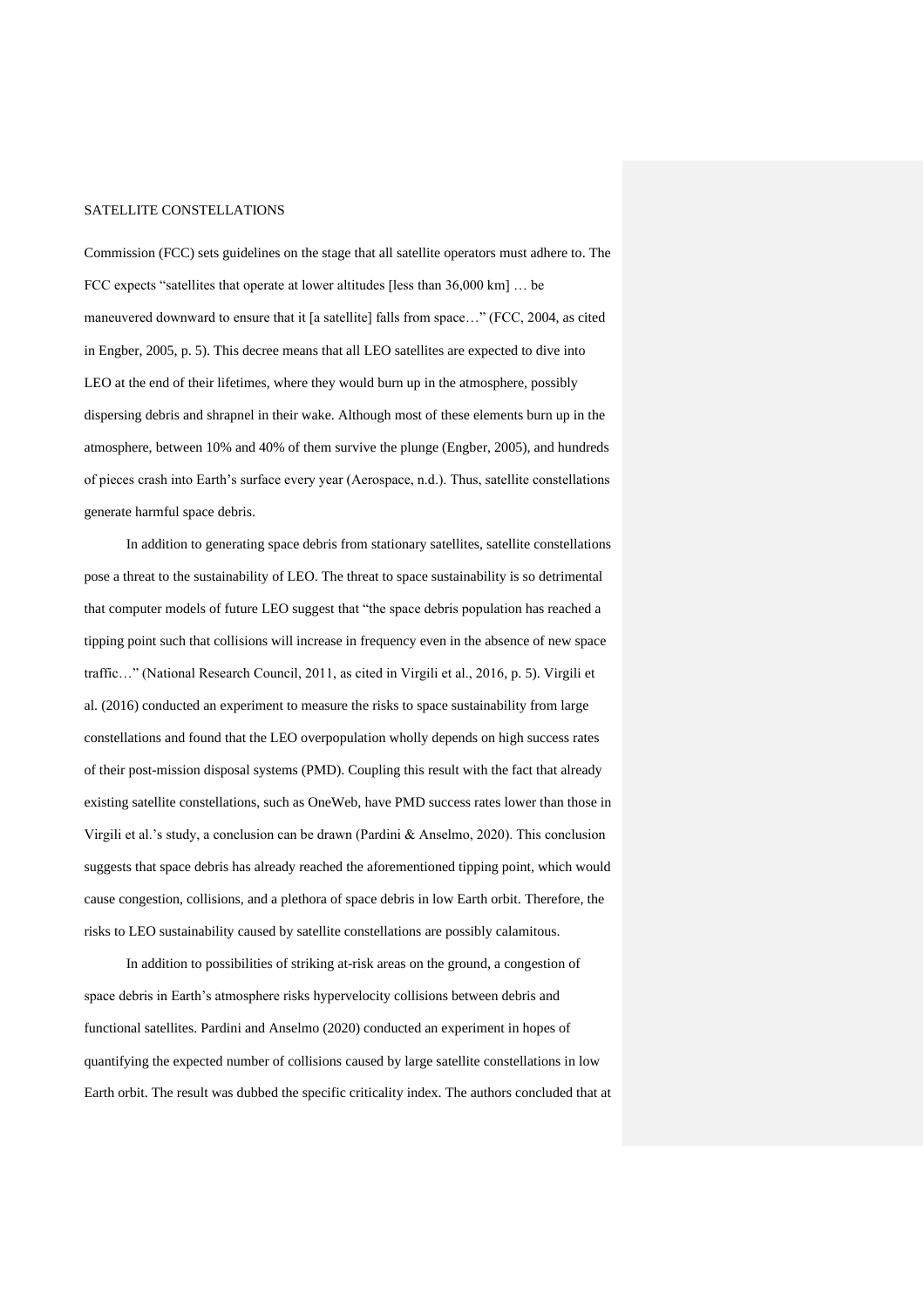an altitude of 800 km, the index would increase by 10% if only one hundred more malfunctioning satellites were placed into orbit. In addition, in less crowded orbits at an altitude higher than 1100 km, a 10% index increase would be caused by more than two hundred malfunctioning satellites. Collisions in near-vacuum mediums can be disastrous, possibly colliding with established singular satellites and the International Space Station. Therefore, collisions with the International Space Station could result in dire consequences, as concluded in Chan and Zhou (2020). Depressurization of the modules, and loss of research, and possibly even life is highly probable in the event of a collision. Thus, disastrous collisions are one risk of satellite constellations.

#### **The Opposition's Viewpoints**

Ever since their inception, satellite constellations have been shrouded in plenty of controversy. Despite their clear drawbacks, many people support the deployment of satellite constellations. Satellite constellations appeal to many populations because of their easily accessible services. In fact, some people argue that overall, satellite constellations are safe and offer more benefits than drawbacks.

An example of one of these arguments is that satellites have highly successful postmission disposal systems (PMD). Supporters of this argument argue that these high success rates mitigate space debris. However, while already implemented constellations do have high PMD success rates, they are still expected to generate high levels of space debris. In fact, Pardini and Anselmo (2020) found that Starlink satellites will collide at rates upwards of 20% at the end of their mission. As a result, even though Starlink satellites have high PMD success rates, many of their satellites will still collide decades from now. These collisions will result in increased levels of space debris. Furthermore, some studies have concluded that future satellite constellations are unlikely to have PMD success rates greater than current ones, and that getting close to 100% success rate is virtually impossible (McDowell, 2020). Consequently, supporters of satellite constellations cannot depend on the possibility of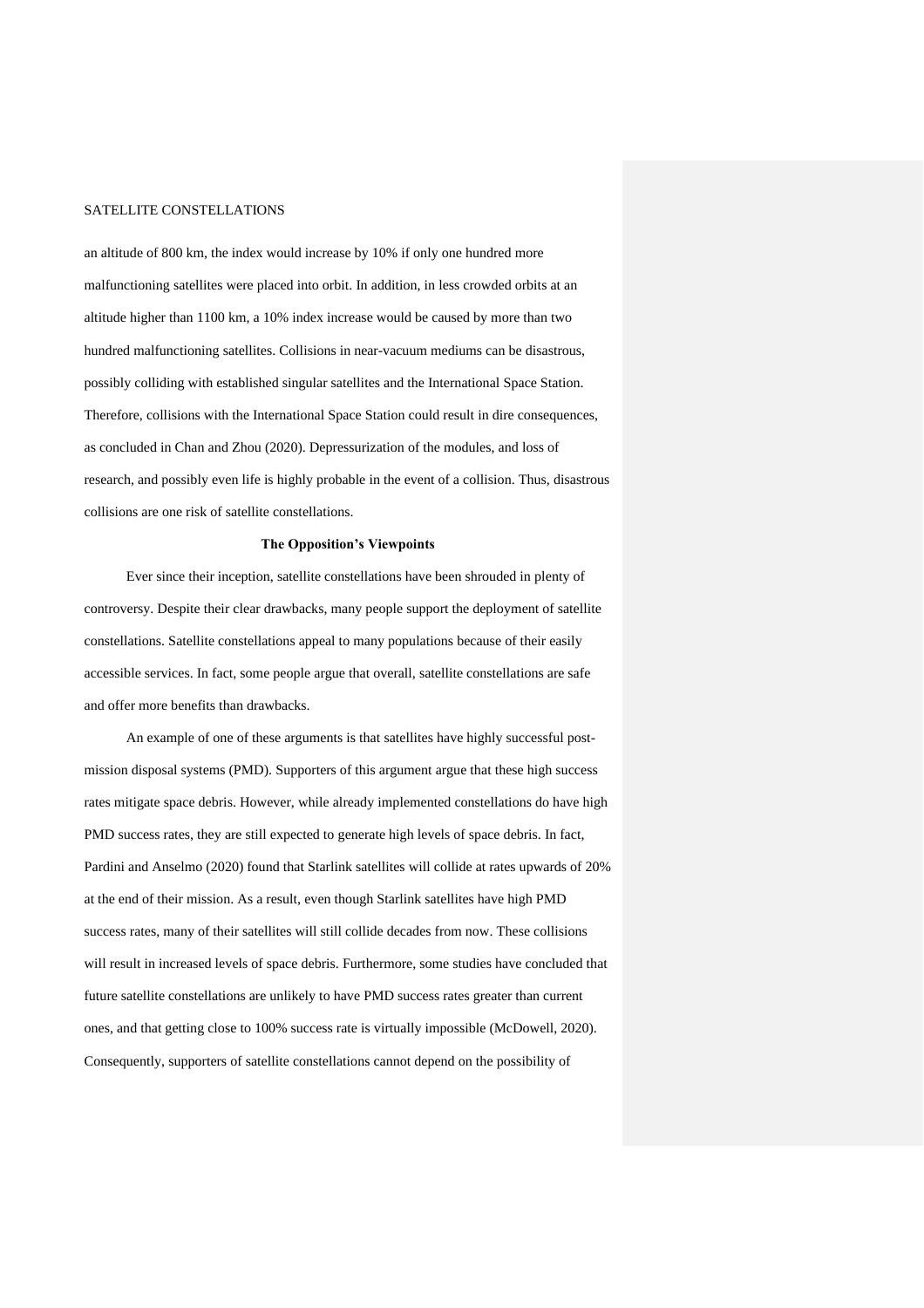extremely efficient PMD systems. Therefore, highly successful PMD systems cannot be used to establish a correlation to highly effective space debris mitigation.

In addition to arguments regarding PMD systems, some critics argue that space debris is not hazardous to Earth's orbits. They base this argument on the fact that currently existing space debris occupies a negligibly small percentage of Earth's orbits (Nishida et al., 2009). Therefore, these proponents believe that the expected space debris from satellite constellations is inconsequential. However, space debris, despite comprising small shrapnel, is highly injurious to other satellites. In fact, the National Aeronautics and Space Administration (NASA) maintains a minute watch over as much space debris as possible in order to maneuver satellites to avoid collisions (Johnson, 2001). It is important to note that half of all space debris in orbit around Earth came from two events: "a 2007 anti-satellite test by the Chinese government, and an accidental 2009 collision between two satellites," (Harris, 2019, p. 1). If half of all current space debris, which is already worrying major space agencies, came from only two collisions, the expected hundreds of collisions of satellite constellations will heavily endanger Earth's orbits. As a result, space debris is already a paramount problem Earth faces, and satellite constellations will only elevate the problem.

#### **Recommendations**

Many organizations have outlined plans and suggestions to mitigate the negative effects of satellite constellations. Regarding the impact on astronomical observations, Walker et al. (2020) lays out 10 recommendations in the aforementioned SATCON1 workshop report. These recommendations are aimed at observatories, constellation operators, and both observatories and operators in collaboration. Perhaps the most viable recommendation for observatories is to fund and maintain the creation of a centralized software program that helps identify and subtract the satellite trails in telescope imagery. This recommendation is viable since observatories from all reaches of world already collaborate on projects, such as the Event Horizon Telescope, which photographed the first ever image of a black hole. Another recommendation for operators is to conduct heavier simulations and deeper analysis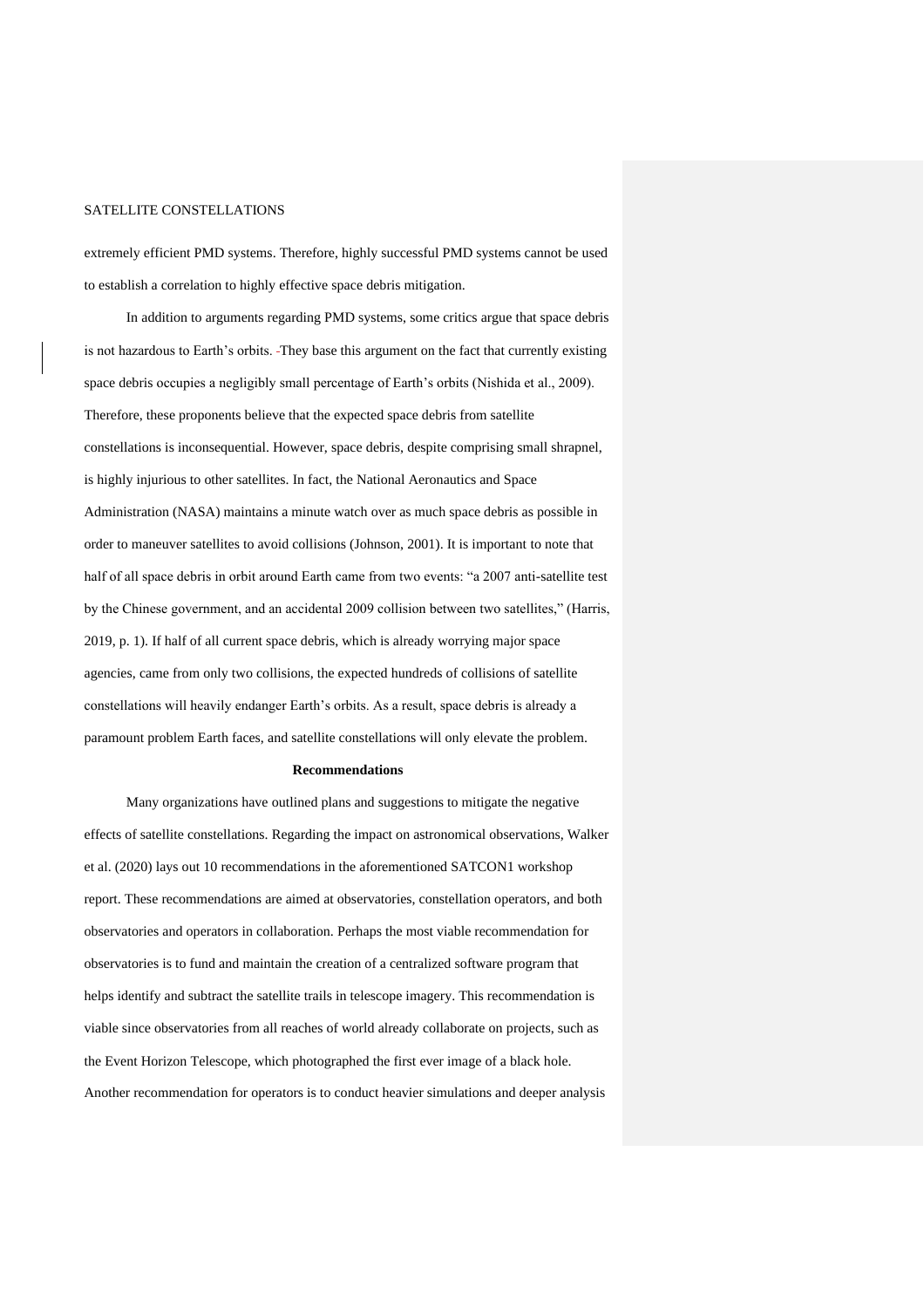on the reflection of sunlight off the satellites. Currently, operators such as SpaceX design Starlink satellites to maximize coverage and minimize costs without considering their effects on observatories. Therefore, although STARLINK-1130 (dubbed "DarkSat") was an acceptable attempt at mitigating the reflections of sunlight, the simulations in controlled environments on Earth were not thorough.

### **Conclusion**

Since the end of the Cold War Space Race, the support for the exploration of space has been dwindling. Instead, Earth's population turned its attention to utilizing the orbits of their habitat. This utilization includes deploying satellites into a multitude of different altitudes in order to provide services and scientific data of the Earth. An example includes the deployment of satellite constellations, which are collections of hundreds of satellites deployed into low Earth orbit. Although satellite constellations provide a myriad of helpful services, they are extremely hazardous to Earth's population.

Even though satellite constellations provide some benefits, they pose serious problems to Earth and its inhabitants. First, the sustainability of satellite constellations is not viable. This problem occurs because the assembly of a single medium-sized constellation requires an enormous amount of greenhouse-gas-emitting rocket launches. Second, the reflective properties of the satellites in constellations generate problems for the astronomical community. This predicament occurs because satellites alter original telescope imagery with reflected and infrared light emitted from the satellites' surfaces. Finally, the sheer size of satellite constellations is a risk to low Earth orbit. This risk is caused by the overpopulation of constellations in low Earth orbit, which can lead to overpopulation, collisions with other spacecraft, and a plethora of space debris.

Although satellite constellations pose many risks to Earth, proponents of satellite constellations hold opposing views. Some proponents argue that satellite constellations are equipped with advanced systems that help with safe and sustainable disposal. While most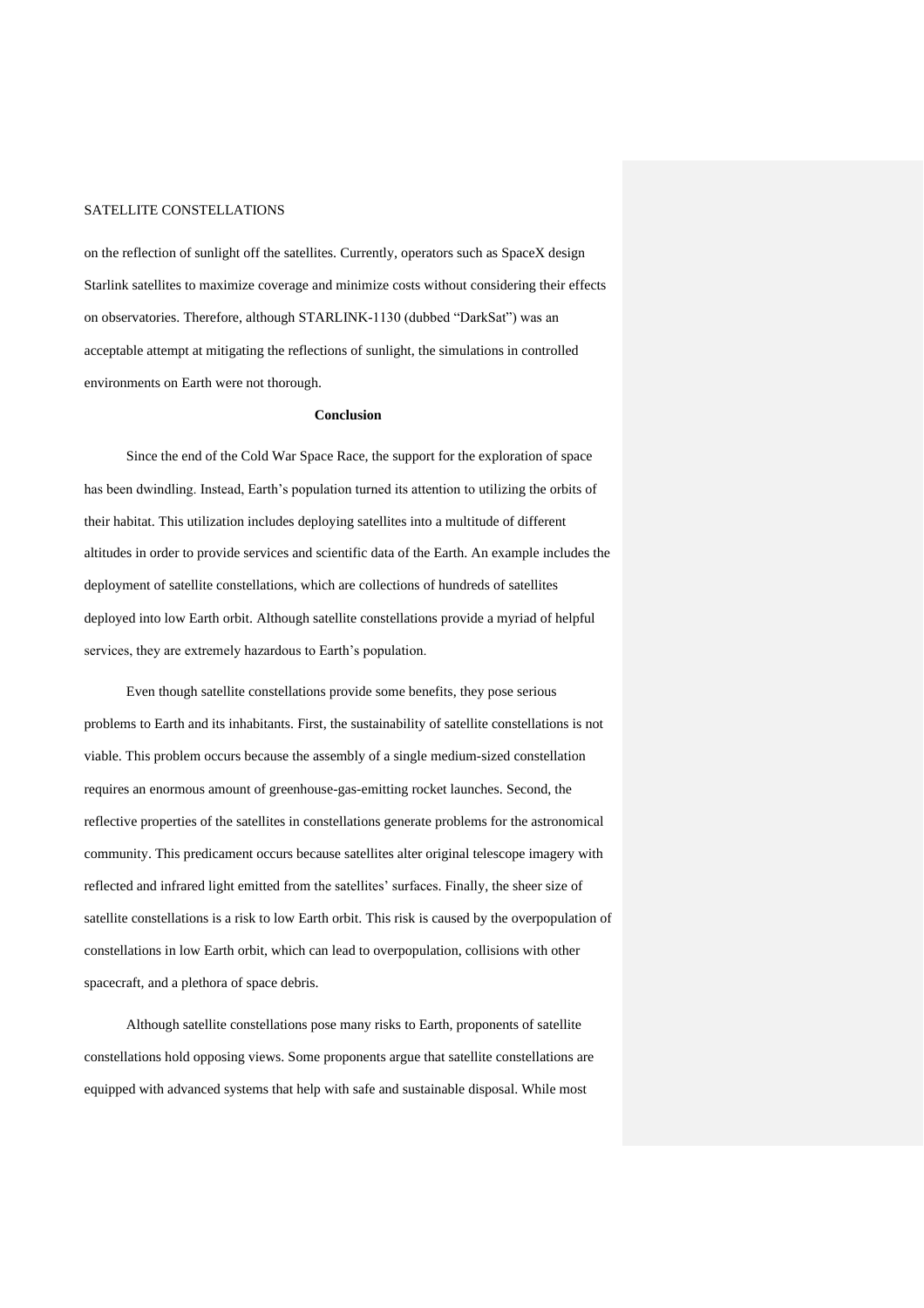satellites are equipped advanced systems, their effectiveness remains exceptionally low and unsustainable as of 2022. In addition, the opposition has also expressed that space debris is not a highly concerning issue. However, space debris already is a pressing problem to most space agencies, as agencies such as NASA closely monitor as much as space debris as possible.

Because the eradication of satellite constellations is unlikely, a multitude of steps can be taken to lessen their impact on Earth. First, operators and designers of satellite constellations should work closely with astronomers. Through this collaboration, more attempts at developing "dark," unobstructive satellites can be executed. Second, designers should devote more of their research and development into refining the post-mission disposal system of their satellites. Once a high enough effectiveness is achieved, the overpopulation of low Earth orbit would become less of a risk. In general, more research should be conducted into the effects of satellite constellations. If a space race were to ever happen again, humanity would need the space around it to be intact.

# **References**

Aerospace.org (n.d.). Space debris and space traffic management. *The Center for Orbital and Reentry Debris Studies.* Retrieved from<https://aerospace.org/cords>

Ahmed, A., Mohamed, N., S., Siddig, E. E., Algaily, T., Sulaiman, S., Ali, Y. (2021). The impacts of climate change on displaced populations: A call for action. *The Journal of Climate Change and Health, 3, 10057.* 

https://www.sciencedirect.com/science/article/pii/S2667278221000547

Chan, K., Zhou, W.P. (2020). Comparison of debris collision fluxes for the International Space Station. *Advances in the Astronautical Sciences.*  https://www.researchgate.net/profile/Ken-Chan-21/publication/340884784\_AAS\_17- 245\_COMPARISON\_OF\_DEBRIS\_COLLISION\_FLUXES\_FOR\_THE\_INTERNA TIONAL\_SPACE\_STATION/links/5ea26b6e458515ec3a02e9bc/AAS-17-245-

#### **Commented [PMM4]:** NICE!

well done! A VERY interesting and VERY original paper …

I suggest you address those very few issues above and then – yes – go ahead and submit it to Asrar!

#### good luck!

**Formatted:** Spanish (Spain)

**Formatted:** Spanish (Spain)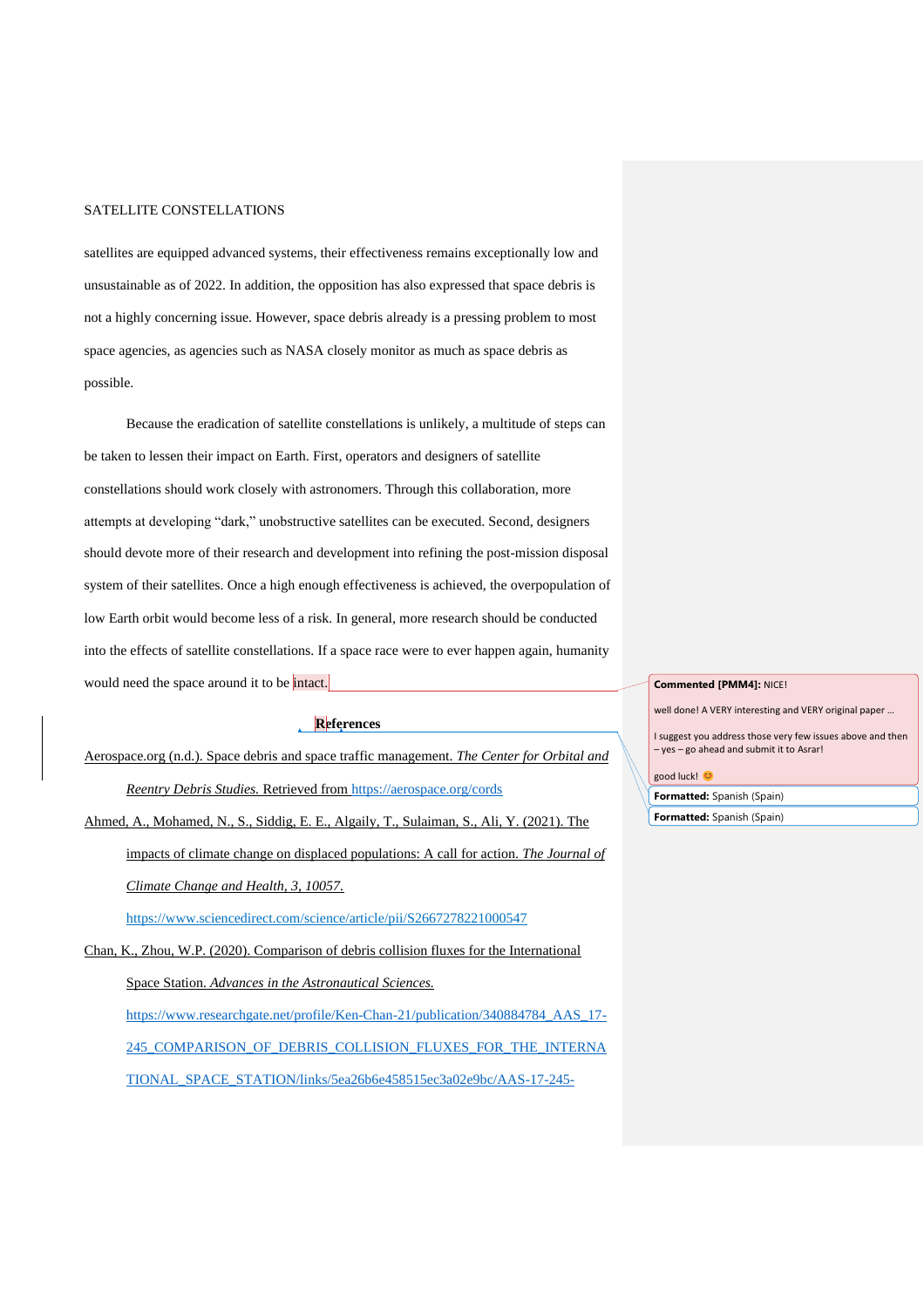COMPARISON-OF-DEBRIS-COLLISION-FLUXES-FOR-THE-

INTERNATIONAL-SPACE-STATION.pdf

- Doyle, W.P. (2017). *Discussing LNG as a marine fuel in Port Canaveral, Fla.* Maritime Logistics Professional. [https://www.maritimeprofessional.com/blogs/post/discussing](https://www.maritimeprofessional.com/blogs/post/discussing-lng-as-a-marine-fuel-in-port-canaveral-fla-15224)[lng-as-a-marine-fuel-in-port-canaveral-fla-15224.](https://www.maritimeprofessional.com/blogs/post/discussing-lng-as-a-marine-fuel-in-port-canaveral-fla-15224)
- Engber, D. (2005). Where satellites go when they die. *Slate.* Retrieved from https://slate.com/news-and-politics/2005/04/where-satellites-go-when-they-die.html
- "Every Satellite Orbiting Earth and Who Owns Them". (2022). *Dewesoft.* Retrieved March

24, 2022, from https://dewesoft.com/daq/every-satellite-orbiting-earth-and-who-

owns-

them#:~:text=How%20Many%20Satellites%20Are%20in%20Orbit%20Around%20E arth%3F,in%20orbit%2C%20as%20of%20Sept.

- Federal Communications Committee (FCC). (2016). OneWeb non-geostationary satellite system (leo) phase 2: Modification to authorized system attachment b technical information to supplement schedule s. *Federal Communications Committee Report. https://fcc.report/IBFS/SAT-MPL-20200526-00062/2379706.pdf*
- "Greenhouse Gas Emissions from a Typical Passenger Vehicle." (2021). *United States Environmental Protection Agency*. [https://www.epa.gov/greenvehicles/greenhouse](https://www.epa.gov/greenvehicles/greenhouse-gas-emissions-typical-passenger-vehicle)[gas-emissions-typical-passenger-vehicle.](https://www.epa.gov/greenvehicles/greenhouse-gas-emissions-typical-passenger-vehicle)

Hansen, J., Kharecha, P., Sato, M., Masson-Delmotte, V., Ackerman, F., Beetling, D. J., Hearty, P. J., Hoegh-Guldberg, O., Hsu, S., Parmesan, C., Rockstrom, J., Rohling, E. J., Smith, J. P., Steffen, K., Van Susteren, L., von Schuckmann, K., and Zachos, J. C. (2013). Assessing "dangerous climate change": Required reduction of carbon emissions to protect young people, future generations and nature. PLOS ONE 8(12). [https://doi.org/10.1371/journal.pone.0081648.](https://doi.org/10.1371/journal.pone.0081648)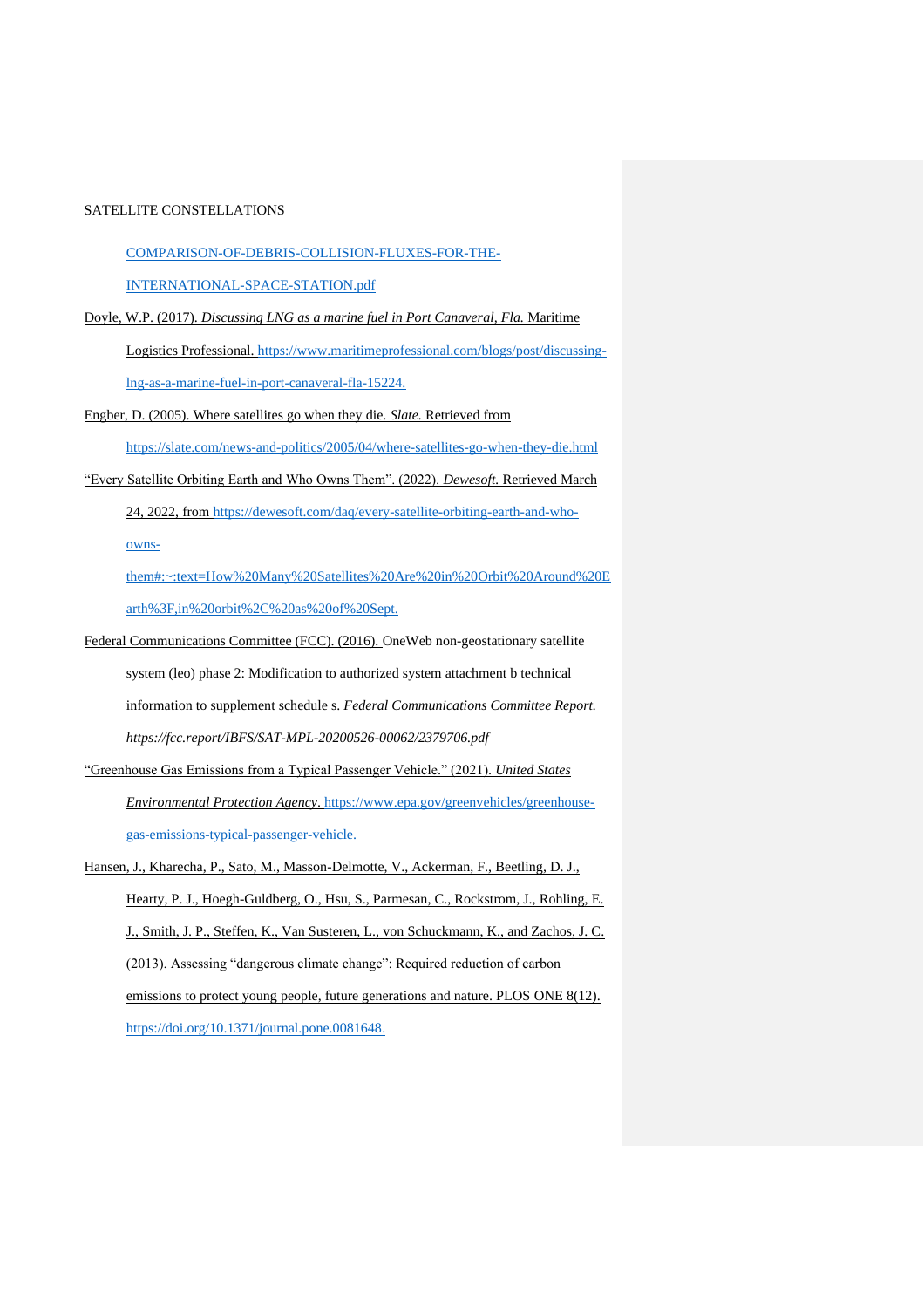Johnson, N. L. (2001). Space debris modelling at NASA. *EUROPEAN SPACE AGENCY-PUBLICATIONS-ESA SP*, *473*, 259-264.

<https://conference.sdo.esoc.esa.int/proceedings/sdc3/paper/98/SDC3-paper98.pdf>

- Kuznestov, V. D., Sinelnikov, V. M., Alpert, S. N. (2015). Yakov Alpert: Sputnik-1 and the first satellite ionospheric experiment. *Advances in Space Research, 55,* 2833-2839*.* <https://doi.org/10.1016/j.asr.2015.02.033>
- Ledley, T. S., Sundquist, E. T., Schwartz, S. E., Hall, D. K., Fellows, J. D., and Killeen, T. L. (1999), Climate change and greenhouse gases. *Eos Trans. AGU*, 80(39), 453– 458. doi[:10.1029/99EO00325.](https://doi.org/10.1029/99EO00325)
- "List of Starlink Launches". (2022). Retrieved March 24, 2022, from https://en.wikipedia.org/wiki/List\_of\_Starlink\_launches
- Mann, A., and Pultarova, T. (2022). *Starlink: SpaceX's satellite internet project*. Space.com. [https://www.space.com/spacex-starlink-satellites.html.](https://www.space.com/spacex-starlink-satellites.html)
- Massey, R., Sara, L., & Piero, B. (2020). The challenge of satellite mega-constellations. *Nature Astronomy, 4(11),* 1022-1023. [http://dx.doi.org/10.1038/s41550-020-01224-9.](http://dx.doi.org/10.1038/s41550-020-01224-9)
- McDougall, W. A. (2015). Sputnik, the space race, and the Cold War. *Bulletin of the Atomic Scientists, 41,* 20-25.<https://doi.org/10.1080/00963402.1985.11455962>
- McDowell, J. C. (2020). The low Earth orbit satellite population and impacts of the SpaceX Starlink constellation. *The Astrophysical Journal Letters, 892.* L36. https://iopscience.iop.org/article/10.3847/2041-8213/ab8016/meta#apjlab8016bib14
- Mróz, P., Otarola, A., Prince, T. A., Dekany, R., Duev, D. A., Graham, M. J., Groom, S. L., Masci, F. J., & Medford, M. S. (2022). Impact of the SpaceX Starlink satellites on the Zwicky Transient Facility survey observations. *The Astrophysics Journal Letters,*  924: L30 (6pp)*.* [https://iopscience.iop.org/article/10.3847/2041-8213/ac470a/meta.](https://iopscience.iop.org/article/10.3847/2041-8213/ac470a/meta)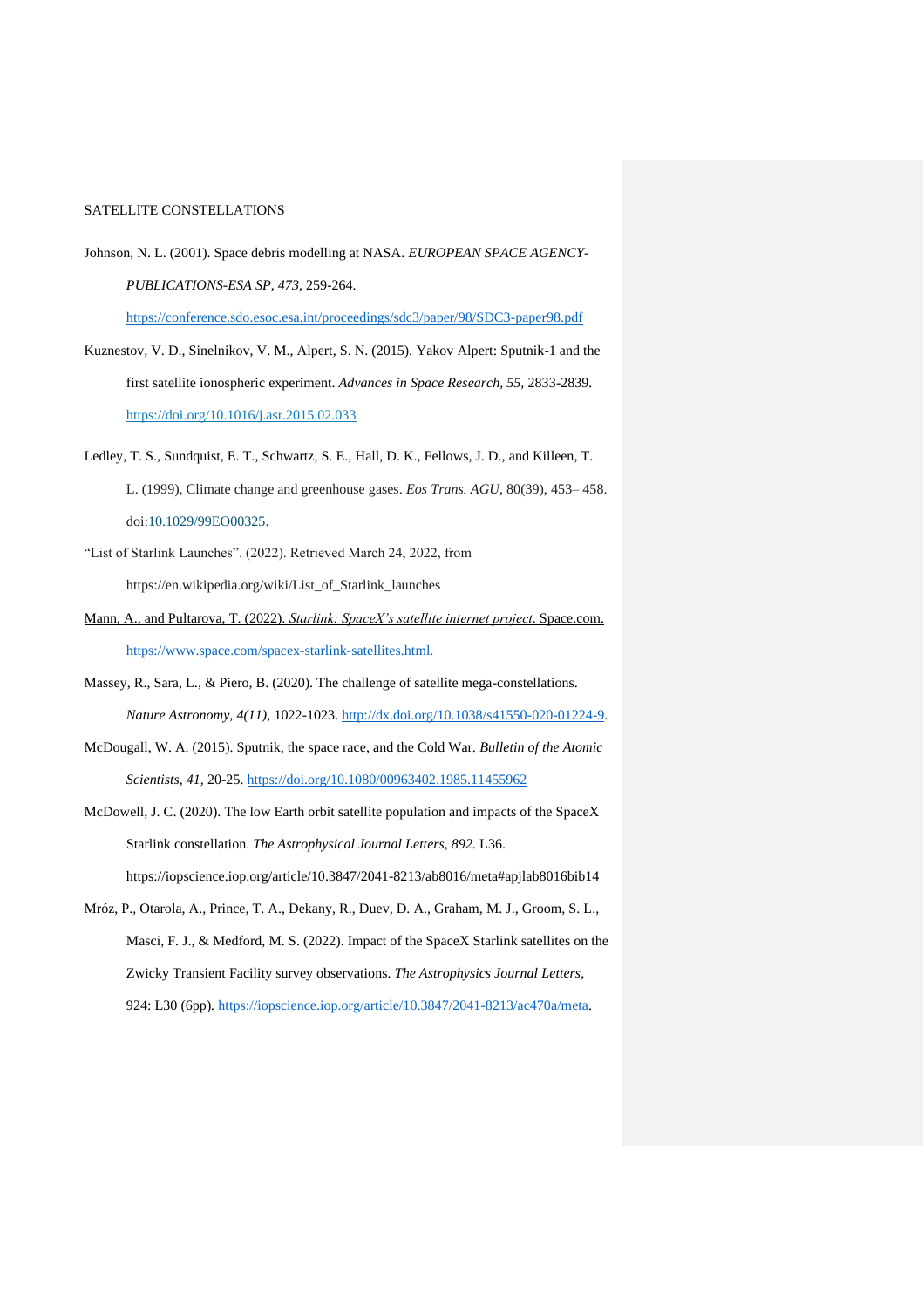- Nishida, S., Kawamoto, S., Okawa, Y., Terui, F., Kitamura, S. (2009). Space debris removal using a small satellite. *Acta Astronautica, 65, 95-102.*  <https://doi.org/10.1016/j.actaastro.2009.01.041>
- Pardini, C., Anselmo, L. (2020). Environmental sustainability of large satellite constellations in low earth orbit. *Acta Astronautica, 170, 27-36.*  <https://www.sciencedirect.com/science/article/pii/S0094576520300187>
- Ross, M., Mills, M., Toohey, D. (2010). Potential climate impact of black carbon emitted by rockets. *Geophysical Research Letters, 37, L24810.* doi:10.1029/2010GL044548.
- "Satellite Constellations." (2020). *International Astronomical Union.*  [https://www.iau.org/public/themes/satellite-constellations/.](https://www.iau.org/public/themes/satellite-constellations/)
- "Our story". (n.d.). *OneWeb.* Retrieved March 24, 2022, from https://oneweb.net/aboutus/our-story
- Sheetz, M. (2022). SpaceX's Starlink internet service has more than 145,000 users so far. *CNBC: Investing in Space.* [https://www.cnbc.com/2022/01/06/spacex-starlink](https://www.cnbc.com/2022/01/06/spacex-starlink-internet-service-has-more-than-145000-users-so-far.html)[internet-service-has-more-than-145000-users-so-far.html.](https://www.cnbc.com/2022/01/06/spacex-starlink-internet-service-has-more-than-145000-users-so-far.html)

SpaceX (2022). Starlink mission [Video]. YouTube.

[https://www.youtube.com/watch?v=uqAppamdGyo&t=4s&ab\\_channel=SpaceX.](https://www.youtube.com/watch?v=uqAppamdGyo&t=4s&ab_channel=SpaceX)

- The Event Horizon Telescope Collaboration, Akiyama, K., Alberdi, A., Alef, W., Asada, K., Azulay, R., Baczko, A., Ball, D., Baloković, M., Barrett, J. (2019). First M87 Event Horizon Telescope results. I. The shadow of the supermassive black hole. *The Astrophysical Journal Letters, 875: L1.*
- Tregloan-Reed, J., Otarola, A., Oritz, E., Molina, V., Anais, J., González, R., Colque, J. P., and Unda-Sanzana, E. (2020). First observations and magnitude measurement of Starlink's Darksat. *Astronomy and Astrophysics*. [https://doi.org/10.1051/0004-](https://doi.org/10.1051/0004-6361/202037958) [6361/202037958.](https://doi.org/10.1051/0004-6361/202037958)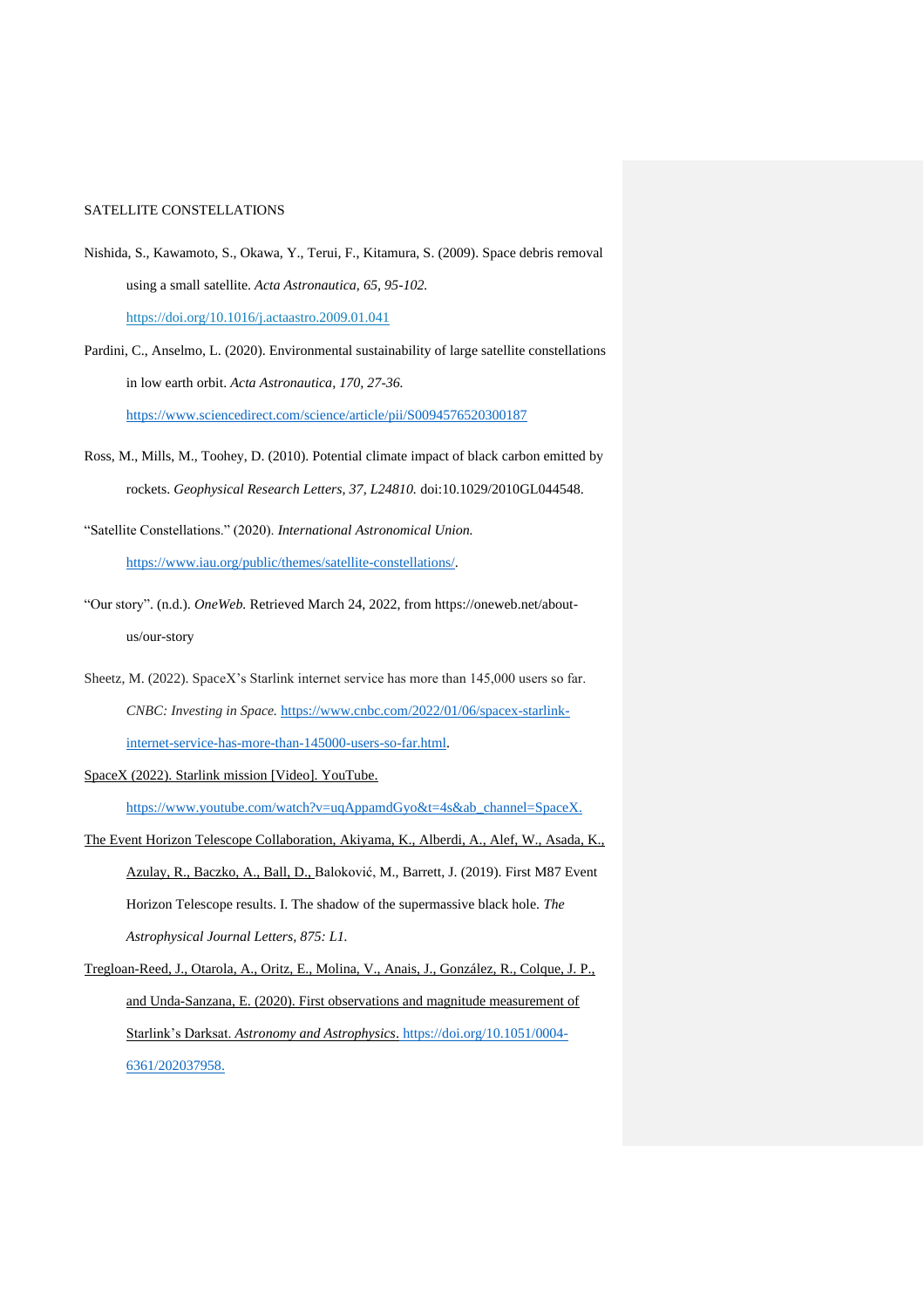- Walker, C., et al. (2020). Impact of satellite constellations on optical astronomy and recommendations toward mitigations. *Bulletin of the American Astronomical Society*, 52(2). doi: 10.3847/25c2cfeb.346793b8.
- Walker, R., Martin, C. E., Stokes, P. H., Wilkinson, J. E., Klinkard, H. (2001). Analysis of the effectiveness of space debris mitigation measures using the delta model. *Advances in Space Research, 28.* 1437-1445.

[https://www.sciencedirect.com/science/article/pii/S0273117701004458.](https://www.sciencedirect.com/science/article/pii/S0273117701004458)

"What are Radio Telescopes?". (n.d.). *National Radio Astronomy Observatory.*  <https://public.nrao.edu/telescopes/radio-telescopes/>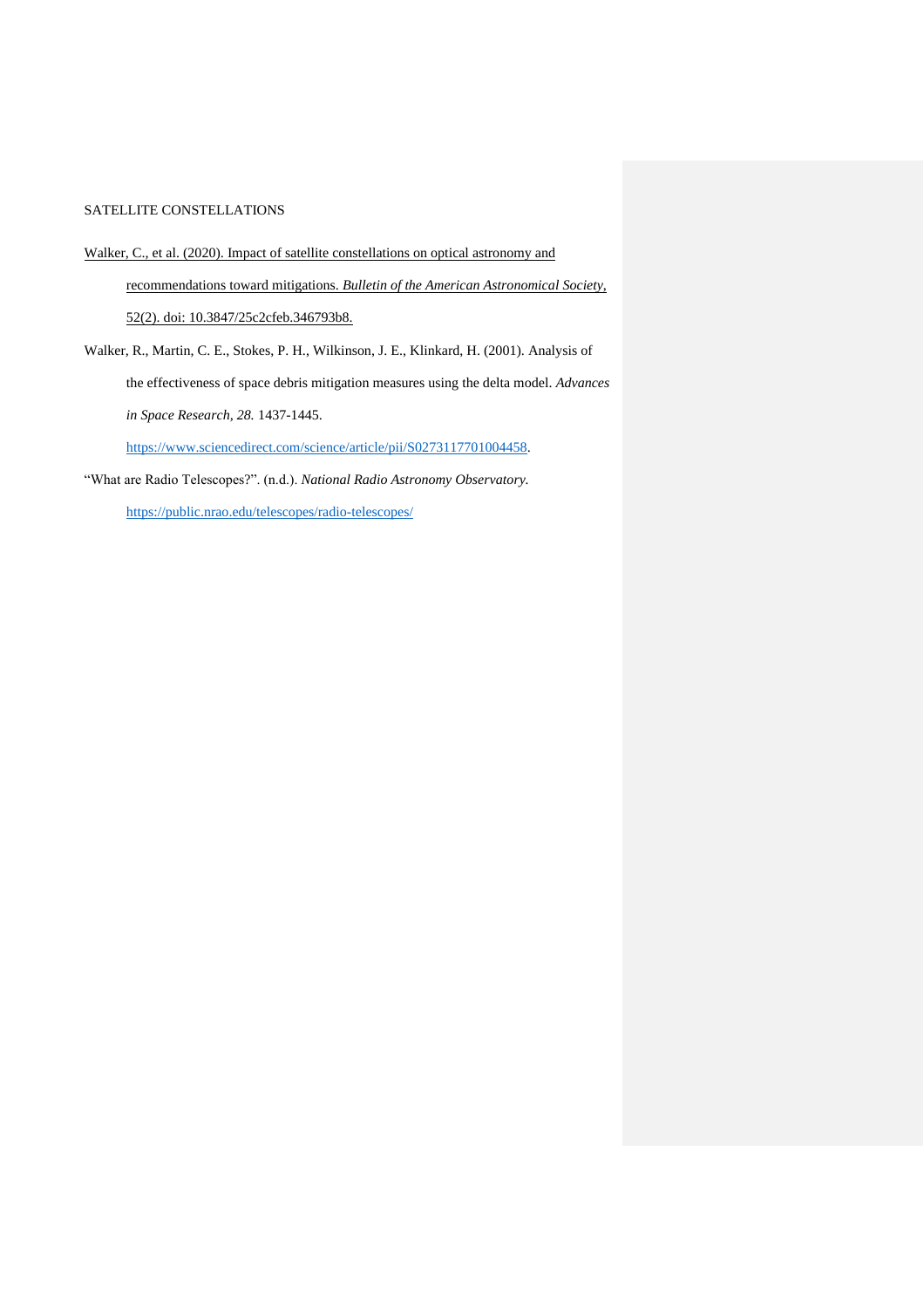The Final Draft will be evaluated based on the rubric below as well as all materials, instructions, and feedback provided by the instructor. Note that evaluations assume good punctuation, word choice, grammar, presentation, and strength of arguments. Evaluations also assume an appropriate quality of writing, length of response, and that language issues discussed in class have been followed appropriately. Points will be deducted if these assumption are not met. Points will also be deducted if the template has not been completely and appropriately filled out, or if any item from the template is missing. A further points' deduction will occur if an incorrectly named file is submitted.

# **Rubric for Evaluating the Final Research Paper**

### **Final Research Paper**

The final research paper is 10-12 pages (3200 – 3850 words, excluding reference list, abstract, and title page) and incorporates feedback from the drafting process.

| Elements |                                                                       | <b>Points</b> |
|----------|-----------------------------------------------------------------------|---------------|
| Content  |                                                                       |               |
|          | <b>Title Page</b>                                                     |               |
|          |                                                                       |               |
|          | <b>Abstract and Key Words</b>                                         | /5            |
|          | Effectively summarizes research paper (between 130 and 150<br>words)  |               |
|          | Lists 3-5 relevant key words                                          |               |
|          |                                                                       |               |
|          | Introduction $(\sim 1$ page)                                          | /5            |
|          | Provides appropriate and compelling entry to the topic                |               |
|          | Clearly articulates the research question(s) and/or thesis            |               |
|          |                                                                       |               |
|          | Body $(\sim 9-11$ pages)                                              | /50           |
|          | Presents a well-structured, logically-argued, and cohesive discussion |               |
|          | Includes headings that reflect the paper organization                 |               |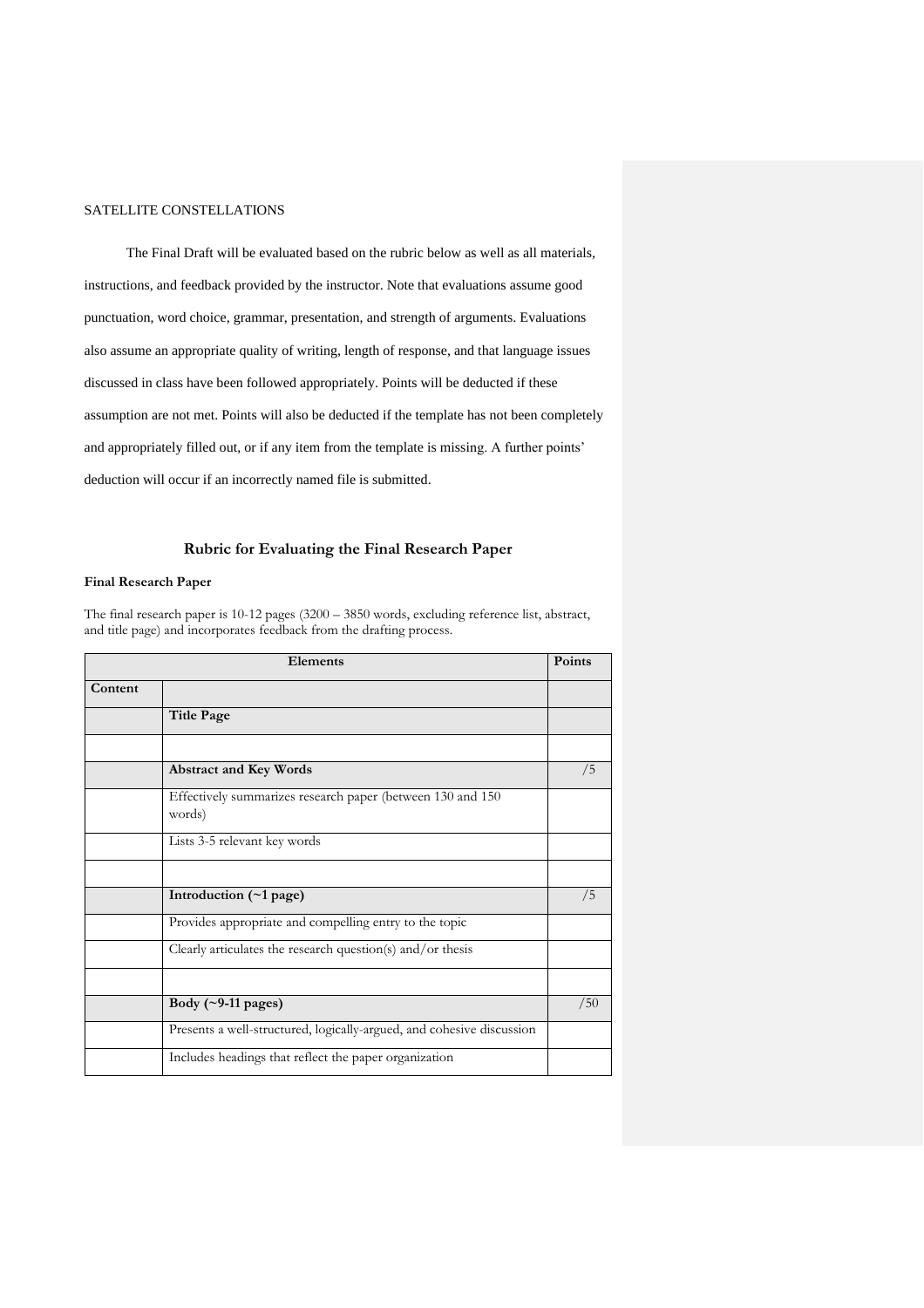|                   | Supports all points/arguments with credible and relevant evidence<br>and cites definitions of key terms/ideas as applicable |     |
|-------------------|-----------------------------------------------------------------------------------------------------------------------------|-----|
|                   | Synthesizes multiple sources                                                                                                |     |
|                   | Shows originality, critical thinking, and in-depth, nuanced analysis                                                        |     |
|                   |                                                                                                                             |     |
|                   | Conclusion (~up to 1 page)                                                                                                  | /8  |
|                   | Restates main points and addresses the research question/thesis                                                             |     |
|                   | Comes to logical conclusion from evidence                                                                                   |     |
|                   | Makes final comment(s)                                                                                                      |     |
|                   |                                                                                                                             |     |
| References        |                                                                                                                             | 77  |
|                   | Uses correctly formatted APA in-text citations                                                                              |     |
|                   | Includes correctly formatted APA references                                                                                 |     |
|                   | Contains all and only the cited texts                                                                                       |     |
|                   |                                                                                                                             |     |
| Style             | Entire paper                                                                                                                | /10 |
|                   | Is polished in tone and style appropriate for an academic audience                                                          |     |
|                   | Uses clear and sophisticated language and variety in sentence<br>structure                                                  |     |
|                   |                                                                                                                             |     |
| Mechanics         | Entire paper                                                                                                                | /5  |
|                   | Is accurate in terms of grammar, spelling, punctuation,<br>capitalization, word choice, and transitionals                   |     |
|                   |                                                                                                                             |     |
| Format/<br>Layout | Entire paper                                                                                                                | /5  |
|                   | Follows APA page layout (title page, running head, headings, font,<br>etc.)                                                 |     |
|                   |                                                                                                                             |     |
| Revision          |                                                                                                                             | /5  |
|                   | Incorporates feedback from the Working Draft and any<br>consultations                                                       |     |
|                   |                                                                                                                             |     |